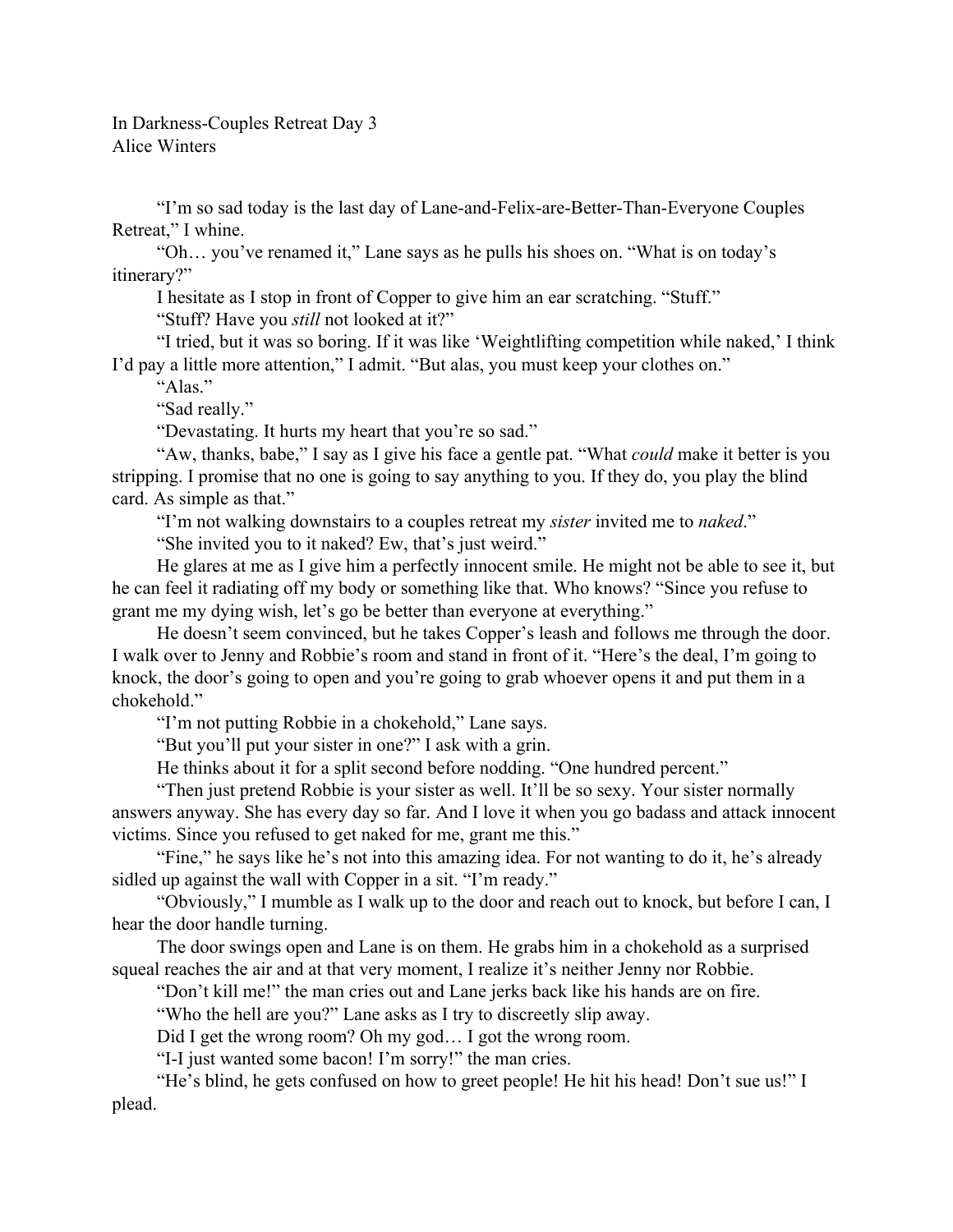The man is horrified and wants to slam the door, but Lane's body is still in the doorway. "Felix, I swear to god, if this is the wrong room, I'm taking all of your pets and giving them to someone you hate. Frank! I'm giving them to Frank."

"No!" I cry. "Not Frank! He called me a gnat!"

"Oh man," the recently head-locked man says. "I thought I was getting robbed."

"I am *so* sorry. I thought this was my sister's room. Please let me make it up to you."

I continue to back away before running into someone. I turn quickly, only to find Robbie and Jenny behind me.

"What's going on?" Jenny asks.

"Funny story. So Lane thought that was your guys' room and grabbed that poor man in a headlock. Hilarious, right?" I ask.

Lane turns in my direction as I slide behind Robbie and wrap my arms around his waist. "Felix, where are you?" he asks as he heads in my direction.

I remain silent as Lane takes ahold of Copper.

"Copper, find Felix," he says, and that damn traitor of a dog trots his ol' furry ass right over to me before nudging me with his muzzle like his cuteness can make up for it.

"Felix," Lane says as he reaches out and sets a hand on my shoulder.

"No, I'm Robbie," I say in the worst rendition of Robbie's voice. "Lane, don't murder me. I got confused. The doors all look the same."

"Our door's red and on the other side of the hall," Jenny helpfully supplies.

"I'm color-blind," I lie.

"I'm still stuck on the fact that you guys thought it was normal to put *anyone* in a chokehold. Like… you guys were just going to attack me?" Robbie asks.

"We're a kinky couple, Robbie! It's not our fault we have a fetish for choking innocent victims! I've heard a bit of a choking makes the penis really pop."

"And Lane wanted his sister's penis to pop?" Robbie asks.

"Yes, gosh. Look at the time! We're going to be late for class," I say as I duck away from Lane's hand and rush for the elevator. The only issue is that inside the elevator, I can't run, and Lane finds me far too quickly. He grabs *me* in a headlock.

"You made me choke some random man who was just answering his door," Lane hisses.

And that's when the elevator door opens and the people who'd been planning on hopping aboard look at the blind man choking me in concern. Oddly, they wait for the next elevator even though there's plenty of room.

Jenny stares at us. "Sometimes, I look at you guys, and I just wonder what went wrong and why you guys haven't killed each other by accident yet."

"Ah, Jenny, you poor naive soul. We're just perfect together, that's why we're still both alive, huh babe?" I say as he continues the chokehold.

"Sooo perfect," he says as dryly as he can.

I can't help but snicker. The door slides open and he finally lets go of me, but he's not done.

"You better watch your ass," he growls.

"Why? You gonna spank it?"

"I'm going to do something to it, alright. I can't believe you."

"Gosh, did I ever tell you how I much love you? Like *so* much. It's ridiculous how much. Like I'm filled to the tip top with love!"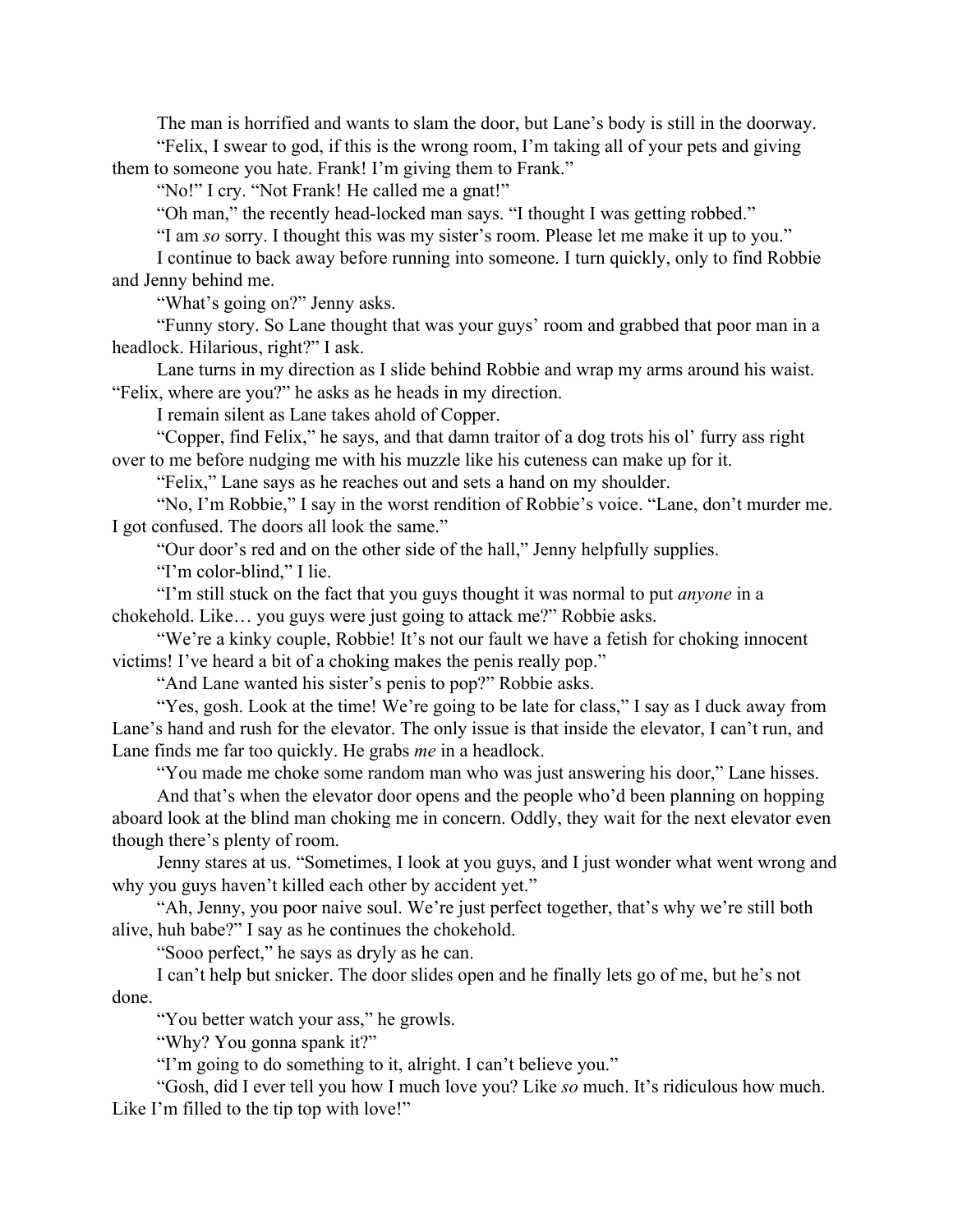"Must not be very much love then, you're what? Four foot?"

"I am five foot five," I growl.

"In your dreams."

"Yeah, well in *your* dreams."

"Do you know the purpose of a couples retreat?" Jenny asks.

Who does she think I am? "To be better than every other couple, of course."

"No! To get closer!"

"Lane and I are so close you couldn't slip a piece of paper between us, huh, babe?"

"What? I can't hear you over the thought of my subconscious telling me that I let you talk me into choking a random man."

"He enjoyed it!"

"He did not!"

"You don't know that. He might have been into autoerotic asphyxiation. You might have just given him the greatest orgasm of his life."

"Do you not see what's concerning about any of this?"

"Hmm…" I make a show of thinking about it. "Hmm… no. Not at all."

We walk into the room, and I'm delighted when I see easels all over with large canvases on them. I feel like they're also the perfect opportunity for us to forget about me persuading Lane to choke a man.

"Please have a seat with your partner in front of a canvas," Maddie, the instructor from yesterday, says. I pull Lane over to a canvas and sit down.

Once everyone's in the room she starts the class. "Today, you're going to be doing portraits, but instead of painting yourselves, you're going to help each other. This way we can see how your partner imagines you. First pick who wants to be the eyes and who wants to be the hands. The person who is the eyes will help the other person draw. Do not fight against the eyes, give them full rein to draw a beautiful portrait."

"Are you grinning?" Lane asks.

"So fucking wide," I whisper.

"This is going to be a disaster."

"Thanks, babe."

Since we're on the floor, I sit on Lane's lap and pull the easel close. She tells us to go ahead and begin so Lane puts the paint brush in his hand. I fold my hand over his, dunk it in the paint, and guide it to the canvas.

"Are you ready?"

"Not in the slightest."

"I'm amazing, don't fret."

"I'm fretting so hard right now," he says, which just makes me snicker. I guide his hand to the canvas, immediately smearing blue paint across it.

"Eh."

"What?"

"Nothing! It'll be fine. Nothing that some more paint can't cover up. Why's your selfportrait blue?"

"You guided me over to the colors!"

"Yeah, but then you picked blue for your face, but man, if that's what you want, I'm going with it." I guide his hand in the worst rendition of a circle ever. "My… what a weird looking face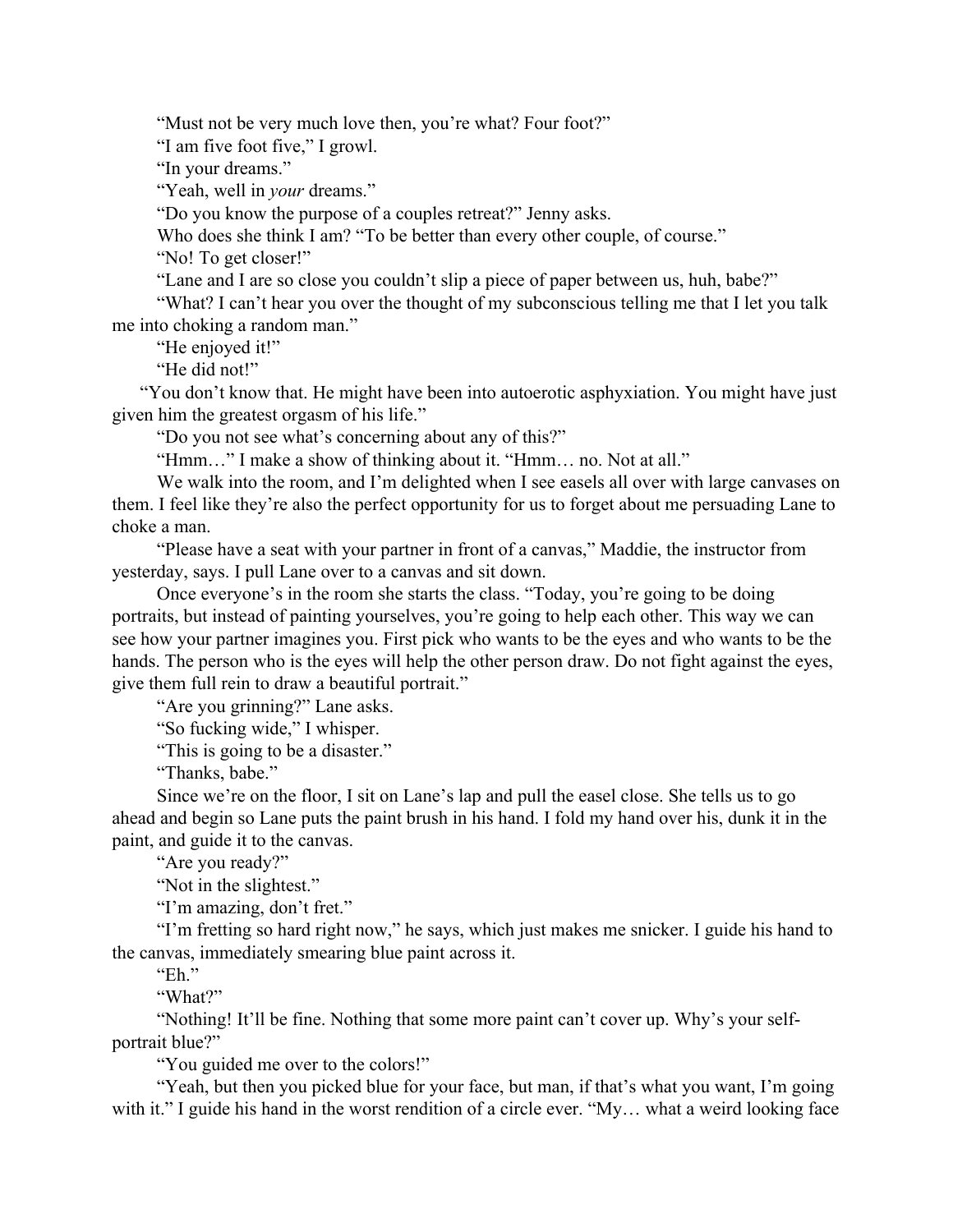you have."

He sighs. "This is going horrendously."

I look over at Robbie, planning on making fun of him to feel better about the blueberry on my canvas, only to find him drawing an amazingly good picture. "Why is Robbie better than us?"

"He draws on the side, remember?"

"Yeah, but I thought that was a joke, like the time said that he exercised. Remember? And we just laughed and laughed."

"It's fine, Felix. We don't have to be the best at everything."

I frown. "Yes, we do! We will be judged by this. It looks like I put paint on your ass and you just scooted across the canvas!"

"I'm sure it's fine."

I dip the paintbrush in the black and try to make eyes, but instead, I fuck it up even worse. "NO! I just give you black holes for eyes! Lane! Help me!"

He starts laughing as he tucks his body against mine. I *do* like feeling the way his chest shakes as he laughs. "You know what? I think it looks beautiful."

I grin. "Thanks, Lane."

"I do consider myself quite the artist myself, and I know good art when I see it."

With a grin, I continue to massacre the painting, but I really should get an A for effort. "Time is up, now switch partners and painting!" she says.

So she sets the paintings to the side and puts a fresh canvas up as I slide behind Lane. And I realize quite quickly why this will not work. "Lane, you can't sit on my lap." "Why? Afraid I'll crush you?"

"Yes!" I lie.

"Oh… wait. I know what it is. You can't see over my back, can you? You're too short." "Of course I can see!" I'm really going to struggle to see.

"Can your stubby little arms even reach the canvas?"

I bite his shoulder since I feel like there's nothing else that I can do without verbally abusing him in front of the class and having to hear them whine to me about not abusing my boyfriend.

"Fine, evil pants, sit on my lap and crush my legs. Make it so I can never walk again, and while you're at it, crush my very soul and spirit."

"You're so dramatic."

"Thank you."

He takes my hand and I dip it in the paint for him as he feels over the canvas. "What color is the paint?"

"Black."

"Ooh, so I'll start off drawing your heart then," he says as he presses the brush to the canvas. It *is* rather hard to see what he's drawing since being on my lap lifts him up even higher. So I just lean against him and let him work. And only help when he needs more paint. His warm hand stays wrapped around mine, and I can't help but smile since I'm so lucky to be with a man like this one.

"And put your paintbrushes down!" Maddie says.

"I have paint all over my hand," he says as he slides off my lap, and I set my eyes on his "masterpiece."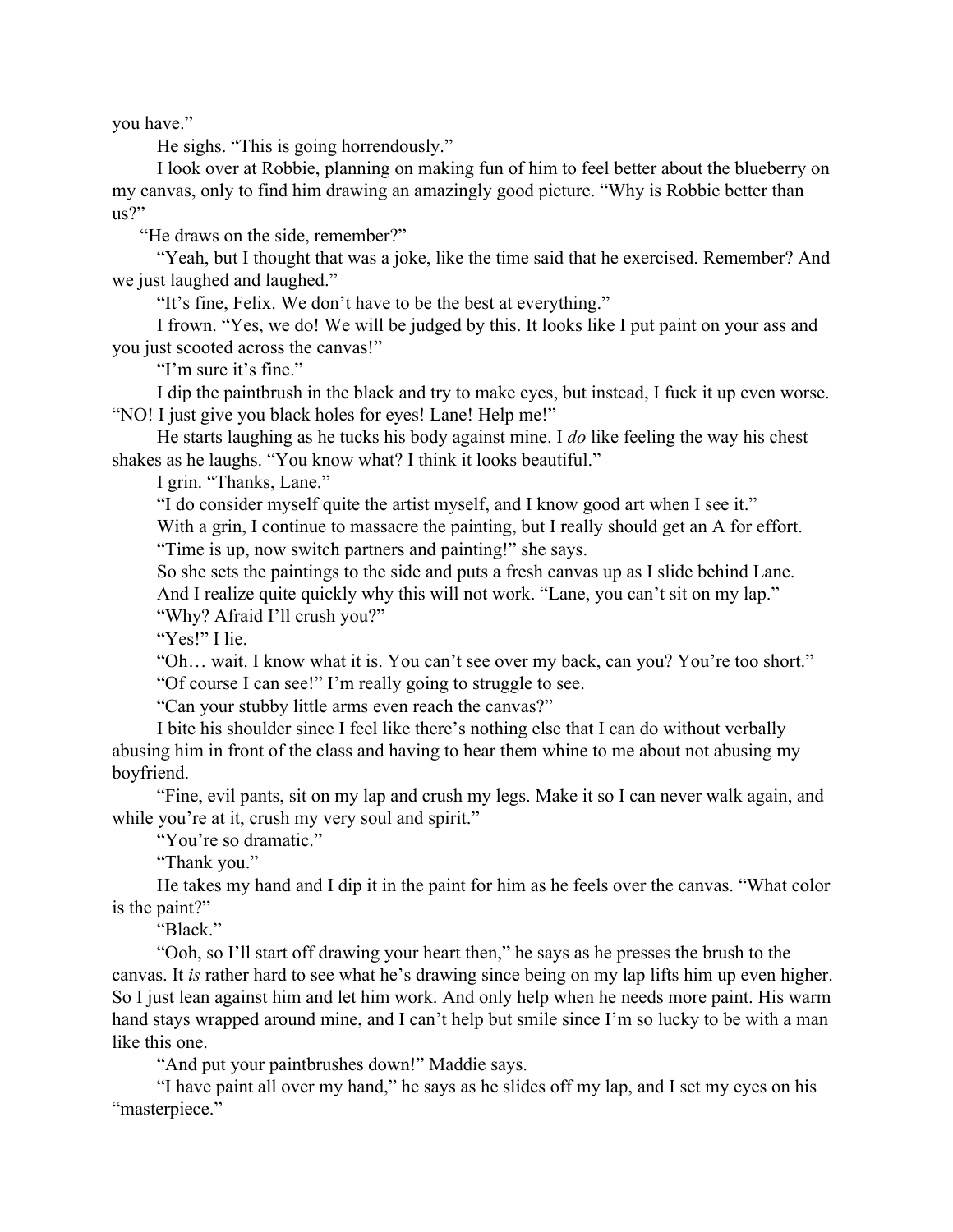"Oh. My. God." I grab the canvas and hold it before him as Lane keeps his expression completely neutral. "You did this?"

"I don't know what you're talking about."

"This… portrait of *me*?"

"Yeah… honey, I can't see it. Did I do something wrong? I really tried, but it's hard for me to see the canvas, so I was just going off where you were guiding me."

*Everyone's* looking at me now as I stand before Lane holding a giant canvas with a huge purple penis on it. Right on the balls is the cheeriest happy face I've ever seen.

"You drew a penis!"

"Me?" He pretends to look around himself. "Do you really think the *blind* guy would draw a penis? Felix, I was letting you guide my hand!"

"Liar," I hiss.

"I can't believe you made me draw a penis! You have embarrassed me," he says as I start laughing.

"Do you know how much more this makes me love you?" I ask.

His laughter soon joins mine. "I was just trying to make it so they don't look at your horrible painting."

"That's the sweetest thing anyone's done for me."

"You two are disgusting," Jenny says, which makes me laugh harder.

"The funniest thing is that Lane's penis is painted better than Felix's face," Robbie says.

I jab a finger at him. "No presents for you for Christmas."

"It's worth it," he says.

Lane and I sit back down but snicker to ourselves as everyone else shows their loved ones their much inferior paintings as I hug my dick canvas to myself.

"I just wanted to make sure you knew we were still the best couple even if your painting skills are horrendous."

"I'm not sure what I've ever done to end up with a man like you."

"You think you're the lucky one?" he asks.

"Alright, guys, that's enough of this gross lovey ooey gooey love talk. No one wants to hear it," Jenny says. "We all know my husband is the superior painter," she says as she proudly holds the gorgeous painting before herself.

"Oh my god. He made you look better than you actually look in real life. Well done, Robbie," I say.

Lane evilly snickers beside me. "And what about her drawing of Robbie?"

I look over at it. "She forgot to draw Robbie. She drew an alien instead."

"I like my alien!" Robbie says as he beams at the canvas.

"Alright, next we have our time slots for the couple's massage. What time is yours?" Jenny

asks.

"No idea. Didn't even know we were getting one."

She sighs. "I'll look." She peruses her phone for a moment. "Yours is at one. We're headed out now. Can you take our paintings up too?"

"Sure. I'm excited to get a massage."

"Has to be better than any of your massages," Lane says.

"You don't like it when I let the pig walk on your back?"

"Not really."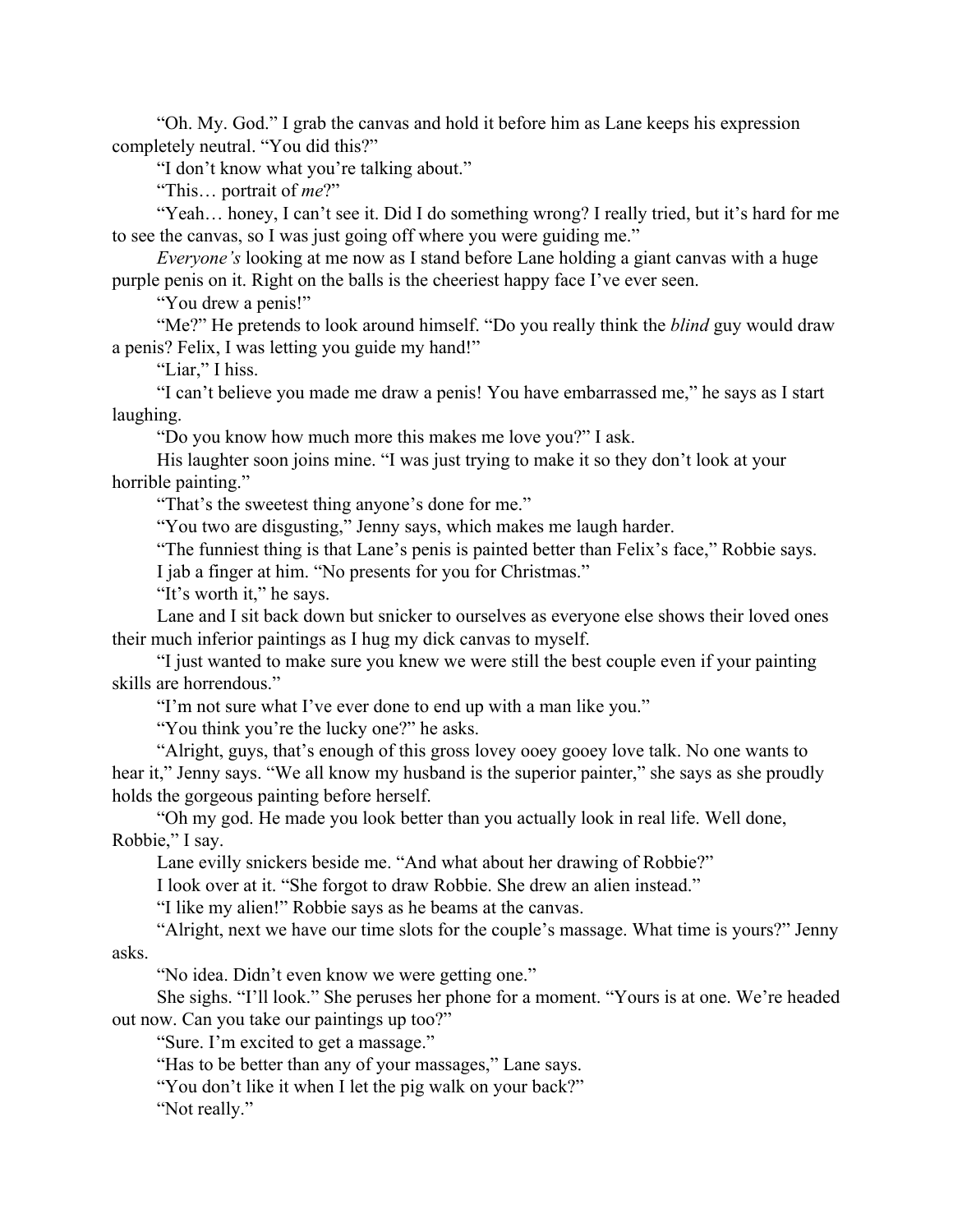"Huh. News to me."

Since we have time to kill and Lane assures me people will think it's strange to carry my pecker painting around, we take the canvases up to our room. After lunch, we head down for our allotted time.

"Good afternoon, gentlemen," the woman says. "I'll be with you for time here. Since this is a part of the couples retreat, I'll be hands off and just guide you from the side. This will be time for you and your partner to get to understand each other on a deeper level."

"I understand him *really* deep," I say.

Lane snorts. The woman stares.

"In our hearts. Ew, what were you guys thinking about?"

"R-Right this way," she says as she quickly leads us off. "In here you can go ahead and take your clothes off. There is a towel there for you to tie around your waist and a robe if you'd prefer."

"I get to be naked?" I ask.

"What did you think, we were massaging over the clothes?" Lane asks.

"This retreat is amazing! Get them clothes off! Let my eyes feast upon your supple skin!" His face scrunches up. "Please don't get us thrown out before I even get a single massage."

"Of course not. I would never do that," I say as I shut the door behind us. "Tear the clothes from my body! Free my mighty nipples!"

"If I tear your clothes, then you'll have to walk back to the room naked."

"Shit. You're right. Let's tear your clothes," I say as I grab his shirt and start to pull… and pull. "Urgh… why… won't… this… tear?" I cry.

"Because your idea of exercise is eating cookies while watching me lift weights."

"I love exercising," I say as I give up on tearing his shirt off and decide that hiding it would probably work. We strip and I go over to the towels. I grab a towel and tie it around myself before reaching past the large towels and grabbing a hand towel which I hold out to Lane.

"Thanks," he says before realizing it's not going to cover anything. "What is this?"

"The only towels they have."

"This can't be the only towel they have. I either have penis or ass coverage. Not both!"

"We could flip a coin. Heads is ass, tails is penis."

"Wouldn't it be heads is penis and tails is ass?" Lane asks.

"That's true! Let me find a coin."

"Or find the towel that was actually laid out for me."

I don't actually get a coin before saying, "Dammit, it landed on the edge. That means you have to cover your chest and leave your head and tail hang out."

He reaches down and picks up Copper, using his innocent body to cover his dingly danglies. "Alright, let's go."

"You're rubbing your penis on my dog!"

Lane starts laughing. "I'm not rubbing it on him! Although… it *is* really fluffy."

"Fine, here! Take a towel!" I say as I hand it to him. He sets Copper down who thinks the whole thing is hilarious and starts jumping around. I pull open the door and look into the eyes of the woman who I hadn't realized had been waiting for us. How much she'd heard is apparent by the horror on her face.

"He was… he wasn't… Copper enjoyed it," I say.

"Oh my god, Felix. Who are you talking to?" Lane groans.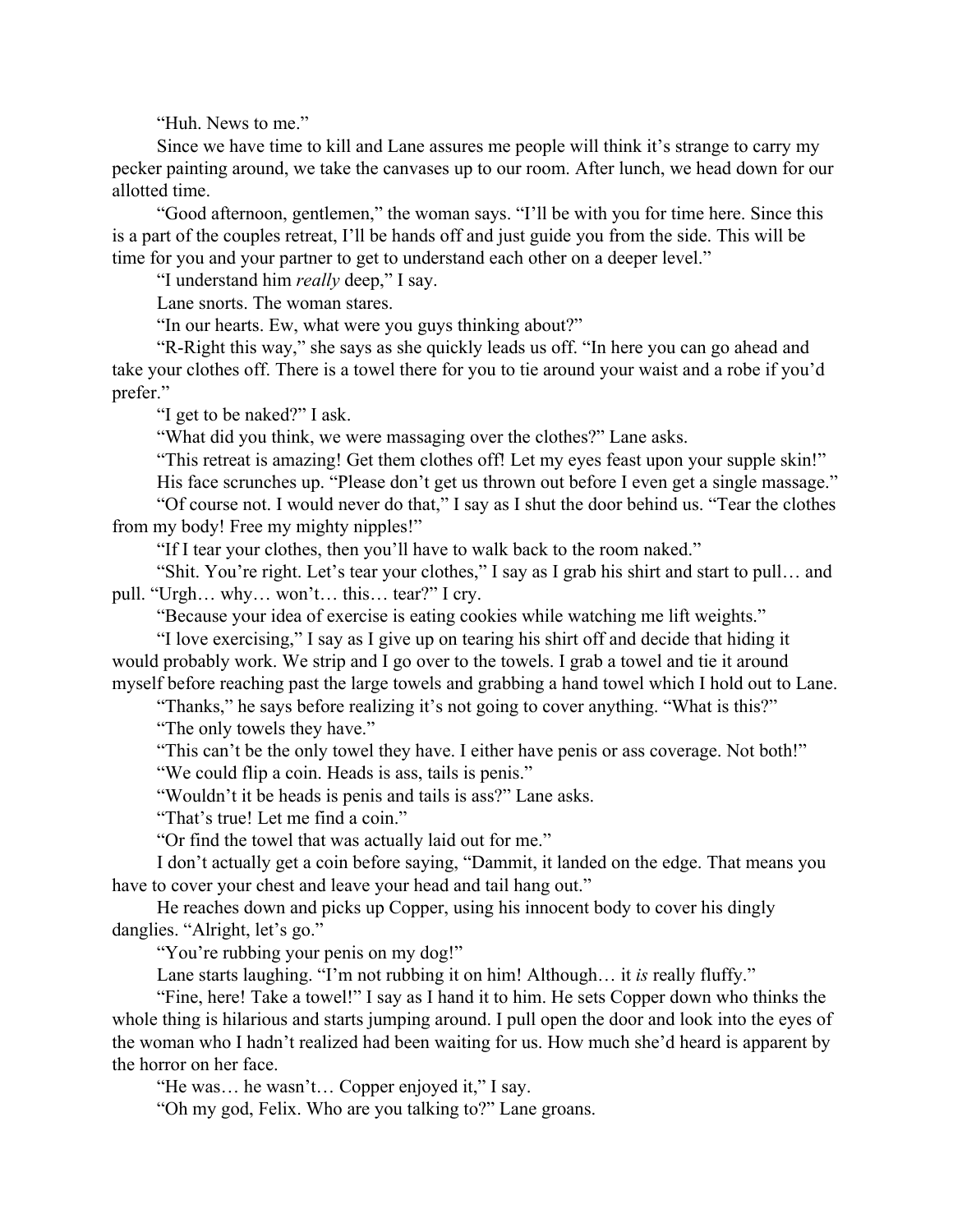"R-Right this way," the petrified woman says as she guides us into a private room with two massage tables. One has a large stuffed tiger on it and the other is empty. "One of you, go ahead and climb onto the table. I will demonstrate on my tiger here and you can follow suit with your partner."

"Go ahead, Felix," Lane says.

"Yes!" I say as I climb onto the table and roll to my stomach.

"So we're going to start nice and steady," she says before it dawns on her that Lane can't see what she's doing to the tiger.

"Just do what you normally do, and I'll tell him," I assure her.

"Okay, great!" she says, so I go about explaining what she's doing to the stuffed animal. It feels ridiculously good and knowing that Lane can actually give me proper backrubs unlike the pig ones I give him, makes me realize that I need to force him to rub my back more often.

"You can go ahead and squeeze a little oil on," she says as she hands Lane the bottle. I guide it to him, and he takes it before holding it above my back.

To Lane "squeeze a little oil on" translates to "use all of my ridiculous muscles to squeeze the bottle so hard the cap flies off and the entire contents splash down onto Felix's back."

"I… feel like that wasn't supposed to happen," Lane mutters.

"Oh my god," I say, cringing away from the cold pool. He quickly flips the bottle back over, but it's already empty.

"It's all good!" he says as he sticks his hand in it and just pushes the pool of oil around. "Um… let me… get you a towel," she says.

"Are you planning on roasting me?" I ask. "Oiling me up good so I don't stick?"

"There's not enough to you to waste time with cooking you," Lane says. "It'd be like trying to eat a hummingbird."

"Why are you savage?"

"I was being truthful!"

"You just tried drowning me in oil!" I say as Lane steps toward me. Clearly, he didn't only try drowning me in oil but tried drowning the floor because his foot slips out from under him. Since he's "massaging" me at the time, he grabs onto me, tearing me off the massage table as he falls onto the ground and I slam down on top of him.

The woman comes running back inside just in time to see that my towel has been flung off. "Are you guys okay?" she asks

"I'm okay. Felix, are you okay?" Lane asks as he grabs my ass. "Whoops!" He quickly pulls his hand back as he sits up causing me to slide off him and spill onto the floor.

"Yeah, I'm good," I say as I lie, spread-eagled on the floor as Copper rushes over to see what game we're playing. He slips and slides around before slamming into me.

Lane reaches down and grabs me, pulling me up, but since I'm coated in oil, he loses grip on me and I hit the ground again. "I'm so sorry!"

"I'm fine! I can get myself up!" I say, but before I get to, he grabs me around the waist and hoists me right into the air. Somehow, I end up with my bare ass out and Lane struggling not to drop me when the door opens and a man looks in, getting a wonderful view of my ass.

"What is happening?" he asks.

From where I hang in Lane's arms, both of us toweless and coated in oil, I stare at the man. "We're the best couple here, I promise."

Lane decides he needs to fix the situation. "I'm really sorry. I slipped on the oil and just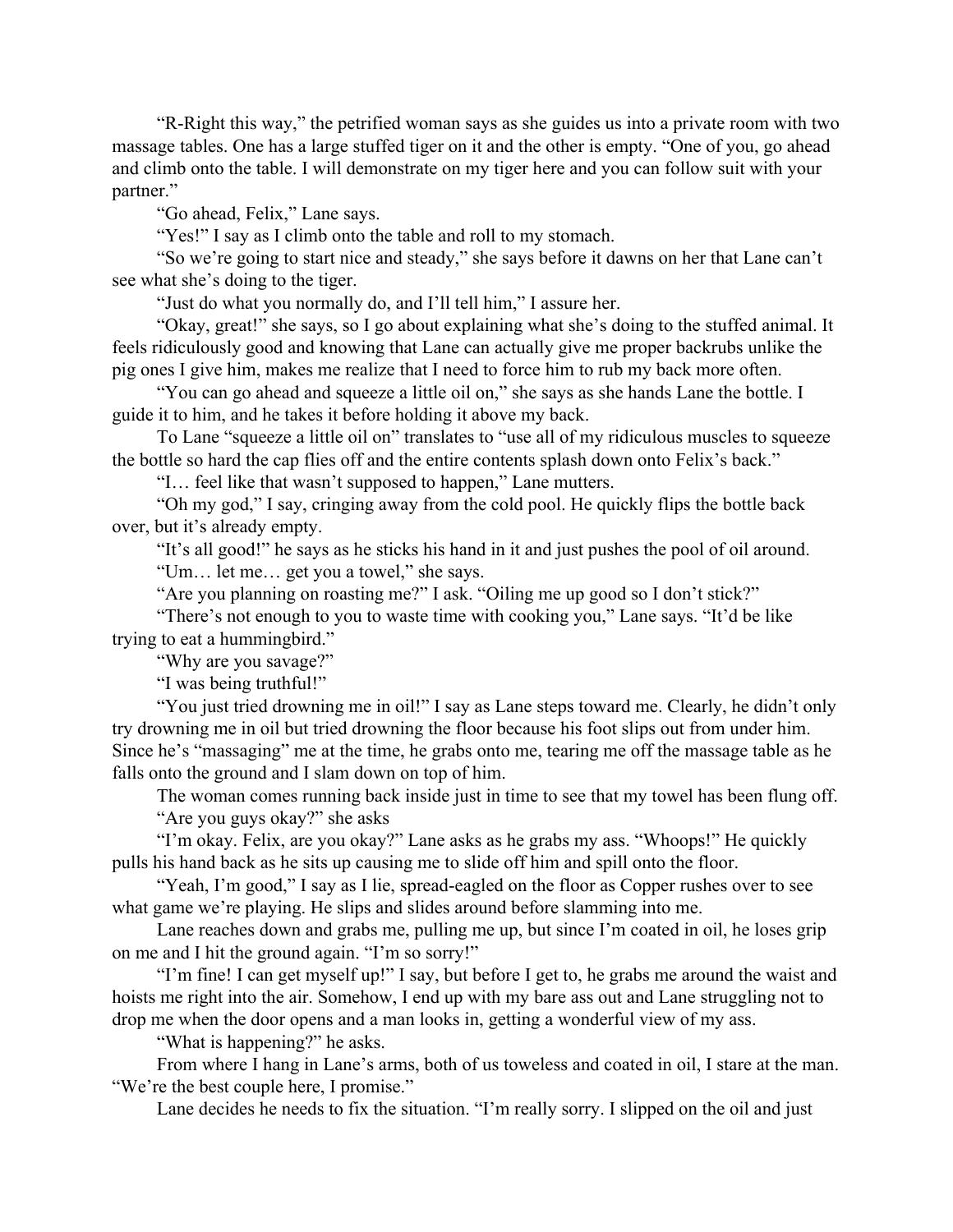tried grabbing what I could, but I grabbed Felix and dragged him off. It's one hundred percent my fault."

"What if we get you guys cleaned off and get into the mud bath!" the woman says, probably just praying to get rid of us.

"Sounds wonderful," Lane says, although which part of a mud bath sounds wonderful, I'm not sure.

"Perfect!"

We clean the excess oil off, cover ourselves with new towels and head to the mud bath. I was assuming it was like clay or something they rub on the body, but no, it's literally a huge inground pit filled with mud.

"What the hell is this?" I whisper.

"What is it?"

"Like a hole filled with mud."

"The mud has been warmed and ready for you," she says.

"So… like… do you put new mud in each time?" I ask.

"We clean the mud."

"How do you clean mud?" I ask.

"We have a very special process that keeps our mud sanitary and clean."

I stare at it. "Lane, I bet your sister's naked body was in here."

"Oh god," he groans.

"Which side do you want?"

"The side she wasn't on."

"But then Robbie's pubes might be on the other side."

"They're not. She just said she cleaned it."

"Then why don't you want on your sister's side? Imagine how hard it'd be to get pubes out of mud."

"Remember how we had that talk about how you're not allowed to talk about anyone in my family when we're naked?"

I shrug. "Yeah, kind of. But this lady's here so if she's here I assumed we could talk about your naked sister."

"Ma'am, is there any way there could be a divider between us?"

"Um… no. I apologize," she says.

I snicker as I lead Lane over to the mud pit and help him in.

His foot slips in as his eyes narrow. "This is so weird. Is this a trick? This is a trick, isn't it? This is one of your jokes, Felix."

"You think I'd haul in some dirt just for a joke?" I ask as I go over to my side and step in. "One hundred percent."

I grin, enjoying the fact that he finds me so dedicated. I start to step into it. "I feel like the mud is going to go places I don't want it. Why are we naked for this?"

"Why would people find this fun?" Lane asks as he sinks into it.

Copper whines from the edge, seemingly concerned about us disappearing into the pit of mud.

"I think Copper's seen *The Neverending Story* and thinks we're going to drown," I say. "You know this is strange when even the dog thinks it's strange."

"It's fine," I say as I sit in the weirdly warm mud as Copper paws at the edge of the tub.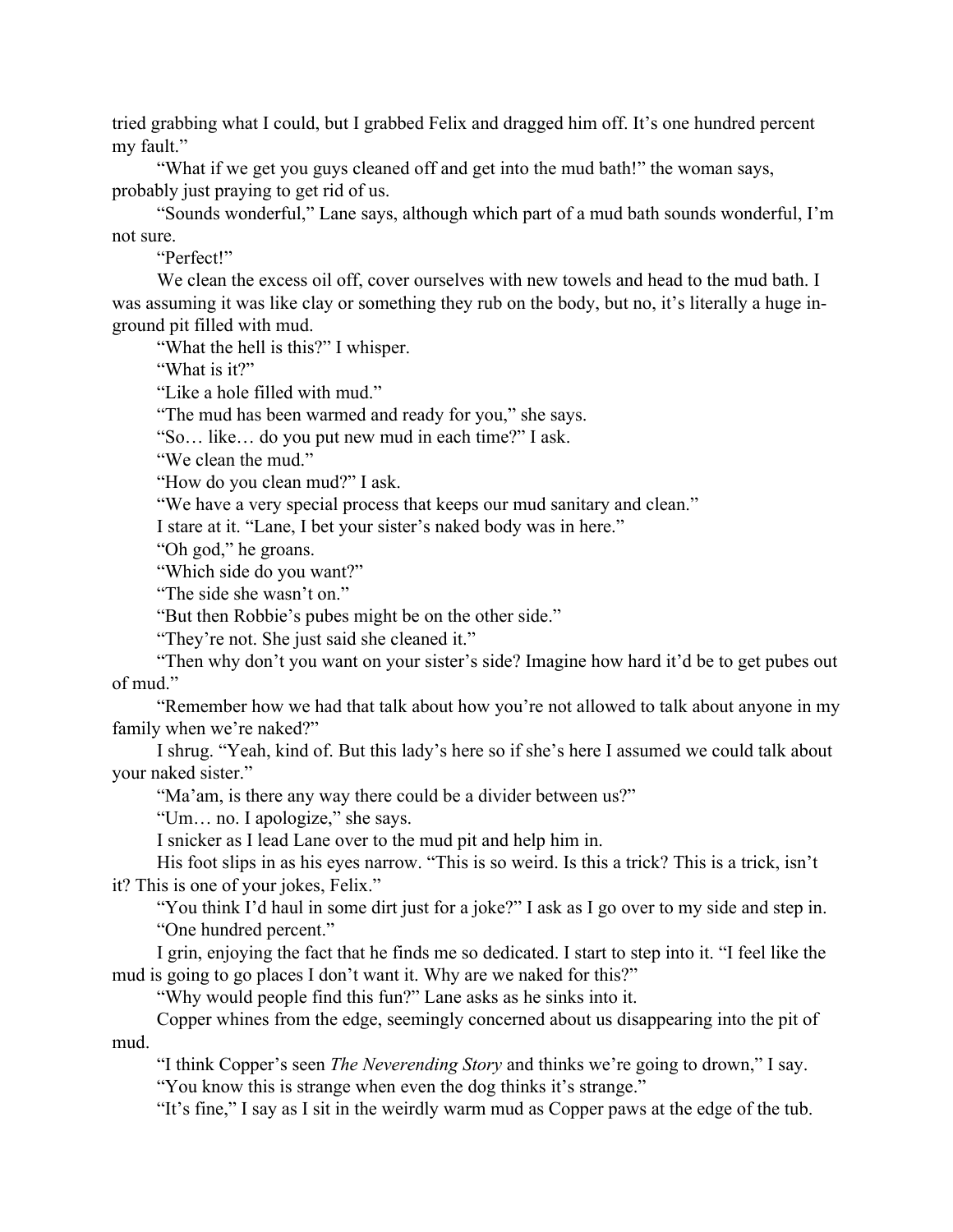"Copper, we're not sinking off to oblivion. What do you think, Lane?"

"I… think it's going to take me weeks to get the mud out of all crevasses."

"I'll help. Your dad just got a powerwasher that looks like a lot of fun."

"You're not powerwashing my crevasses."

"You're so picky."

And that's the moment that Copper decides that I am in the need of a rescue and jumps right in. He sinks ridiculously fast as he tries swimming through the mud to save me, kicking it and splashing it everywhere as he thrashes.

"Copper!" I cry as I push forward to grab the flailing dog.

"Did he fall in?" Lane asks.

"No! He jumped in!" I say as I grab him just as I feel his paws hit my legs, the only thing showing is his neck and head. I hoist him out and set him on the ground where he does a full body shake and then takes off running to the other side, flinging mud and clay everywhere. "Copper, stay!" I order and he skids to a halt where he's at.

"I think we should leave," Lane whispers.

"I think we should too."

I look over at the woman who is covered in mud from Copper, eyes wide.

"Well, this was a *blast*. We've had a fantastic day with you. Lovely to meet you. Where can we shower and leave and never show our faces again?" I ask.

She points, so I get out then help Lane. He holds onto me as I pick up Copper so he doesn't shake mud all over again and usher us all over to the shower.

"You should have seen her face," I whipser.

Lane starts snickering. "Why can't anything just go normally?"

"Because this was so much more fun than a normal day," I say as I try to rinse off Copper.

Once we're clean with our clothes back on, wet dog at our side, we slip out leaving destruction, oil, and mud in our wake. Out in the hallway, we run into Jenny and Robbie, who are carrying drinks.

Jenny smiles at us. "Hey, guys! That was so relaxing. Did you guys enjoy it?"

"Oh, one hundred percent," I say.

"So much fun!" Lane sounds like a robot.

"Why's your dog wet?" Robbie asks.

"First, Lane karate chopped the oil so hard it *exploded*. Then he stepped in it and fell, tearing me to the ground. Then Copper jumps into the mud bath and shakes the mud off all over the lady. I really think we should run," I say.

Robbie starts laughing as Jenny shakes her head with a grin. "Can you two do anything without making a mess?"

"At least that was the last activity for the retreat," Robbie helpfully supplies.

"Wait… what? That's it?" I ask. "But where's my trophy?"

"For what?" Jenny asks.

"For best couple of the weekend, of course."

"I'm not sure you could have a better trophy than what you're already got," Robbie says, and I realize he's talking about my dick painting.

"You're right. It's beautiful."

"It wasn't much of a competition anyway," Jenny says.

"Aw! You're so sweet."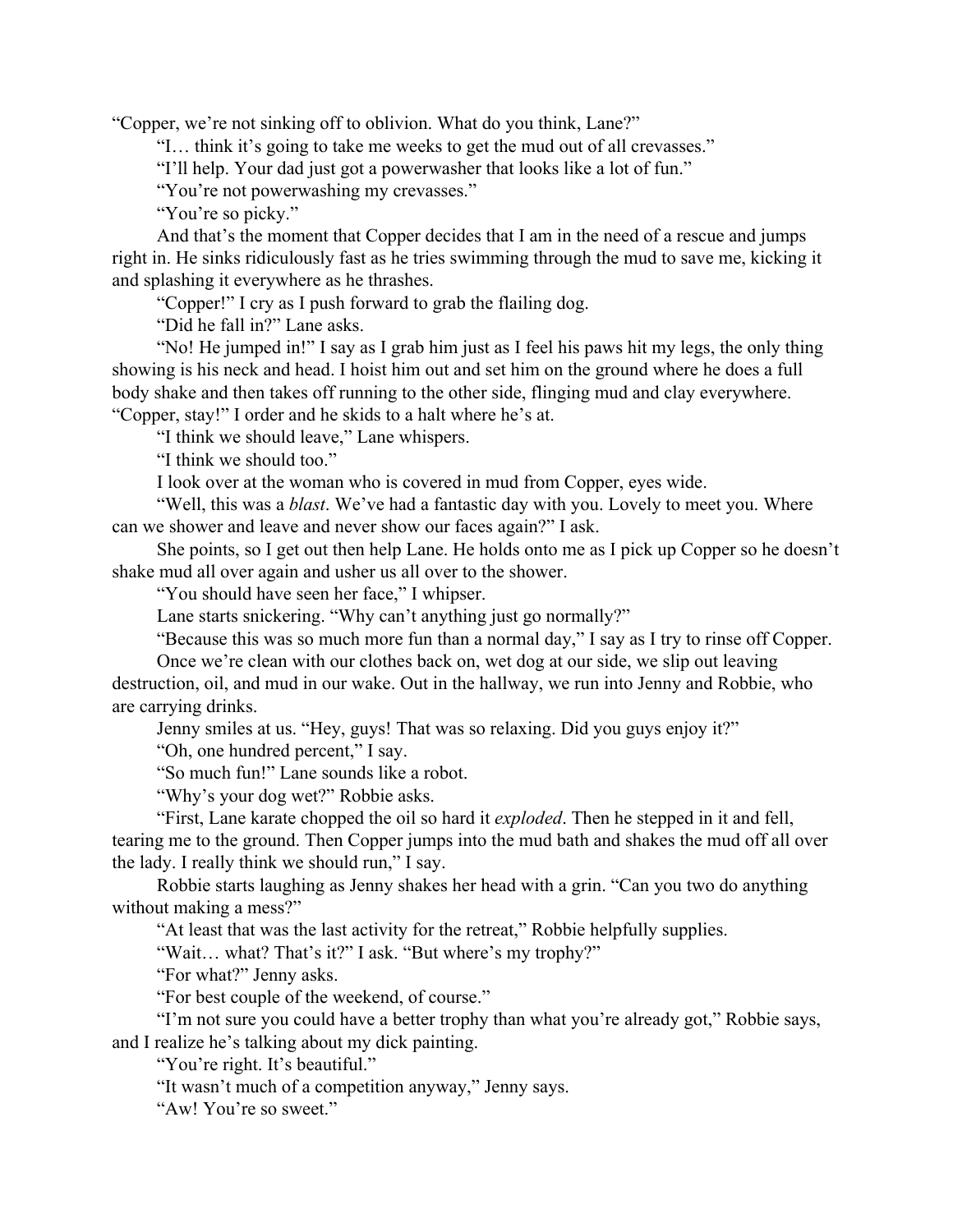"Robbie and I always knew we were best," she says as she gets into the elevator with a wicked grin.

"Oh, hell no. We have to determine this," I say as we ride the elevator up.

"How about a race?" Jenny suggests with a grin.

"Yeah, well, how about we see who can fit through a small window, huh?" I snip.

They all start laughing as we step out of the elevator and head toward our rooms. That's when I see a woman standing in the doorway of the room Lane had tried to choke the man out of. "I called the police, they should be here shortly," the lady says.

"What's wrong?" I ask because I am nosy and there is no other good reason.

"Someone broke into our room this morning. I don't know if the door didn't lock or something, but they stole my purse and our valuables!" she says. I look at the man in the room that I don't recognize.

"It was just you two in this room?" I ask.

"Yes!"

Realization dawns on me. "Oh my god, Lane! That guy you put in a chokehold this morning had been breaking into their room!"

"What?" he asks.

The elevator dings and I look over as the very man we'd been talking about steps out. He's listening to headphones, key card out as I point at him. "That man there."

He looks up and locks eyes with us talking to the real owners of the room.

"Lane! The guy just got off the elevator!"

"I got him," he says and off go Copper and my love racing after some poor man who, at first, seems very confused that a blind man is chasing him, and then very concerned. I run about ten feet before realizing that I don't want to ruin their fun by catching him first or something. Not because I can't run more than ten feet.

Lane slams into him as the man stopped to try to slip down the door. And I proudly watch him as he puts him into a chokehold for the second time today.

"Are you panting?" Jenny asks.

"No. Shut up, Jenny."

"Look how happy Lane is," Robbie says.

"Take off your shirt, honey!" I shout as he manhandles the guy with Copper playfully hopping around at his feet.

"Can you stop watching and call the police?" he calls back.

I sigh but do as I'm told.

\*\*\*

While the retreat was fun, I'm happy to be home surrounded by animals.

"Lane, I need another animal!" I cry as he walks into the room with a box.

"No."

"Please?"

"No."

"I'm not going to listen to you."

"I'm aware," he says as he walks over to the couch and pats it. His hand hits Copper so he reaches over and pats the other side where he hits Brigadier Oinksalot. "There isn't even a place